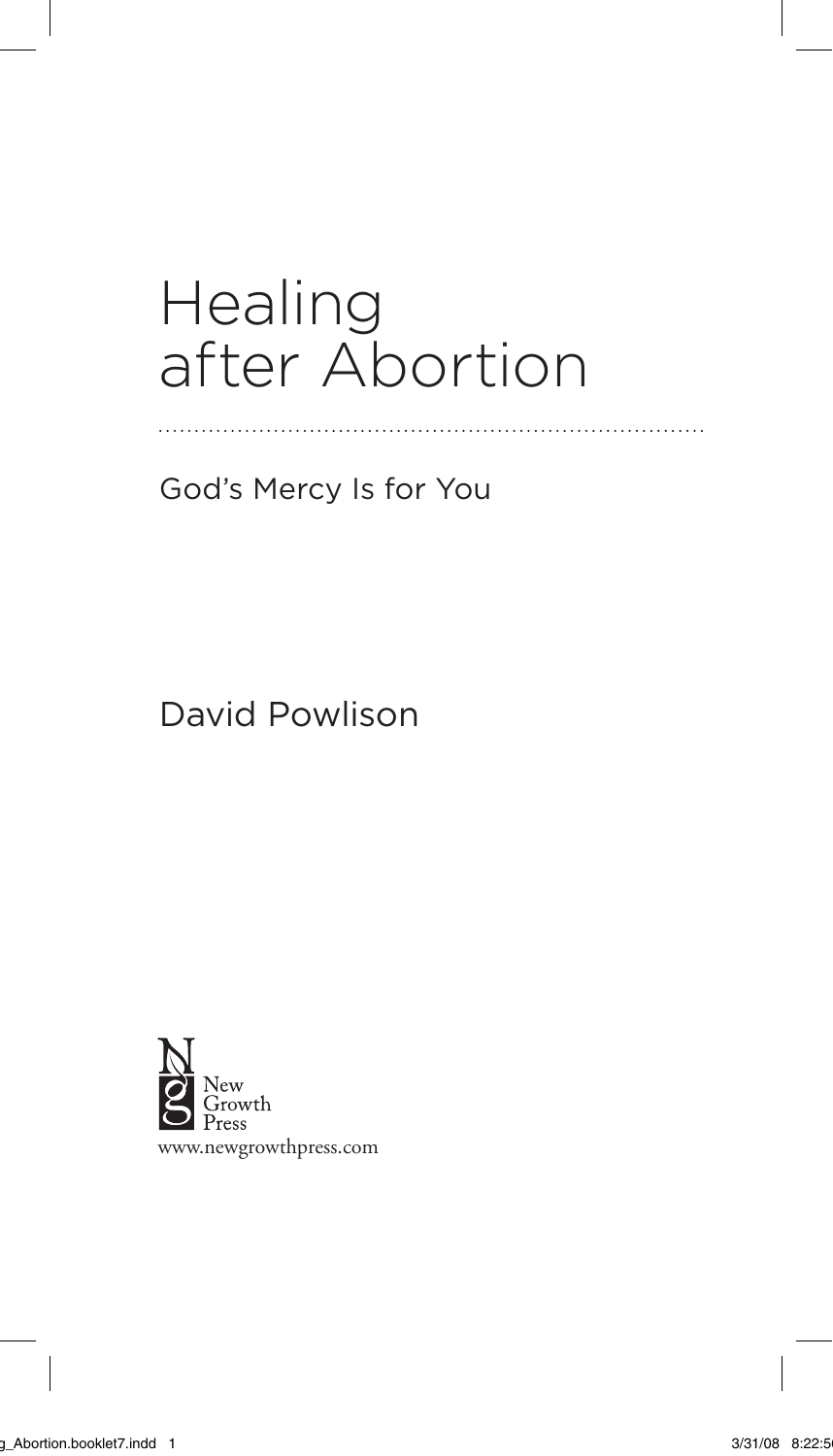If you are reading this booklet, you are probably<br>struggling after having had an abortion. The turmoil f you are reading this booklet, you are probably you are experiencing is sometimes called "post-abortion syndrome." But you don't need a technical term to describe what you are feeling. You are experiencing the common struggles of a woman who's had an abortion and…who takes to heart what has happened. These are honest struggles—the feelings of guilt, the regrets, the depression, the heartache, the grief. For many women these feelings become even more intense around the anniversary of the abortion.

You might also be having other kinds of reactions. Perhaps you simply feel numb. You don't know how to face what happened, so you try to avoid thinking about it. Or you might feel a sense of anger and betrayal. Other people—your friends, your boyfriend, your parents, your husband—were involved in your decision. Perhaps you feel that they failed you. Now you are having a hard time trusting anyone. Your abortion has led to brokenness and broken relationships.

The last thing you might want to do right now is consider what God has to say to you. But he is the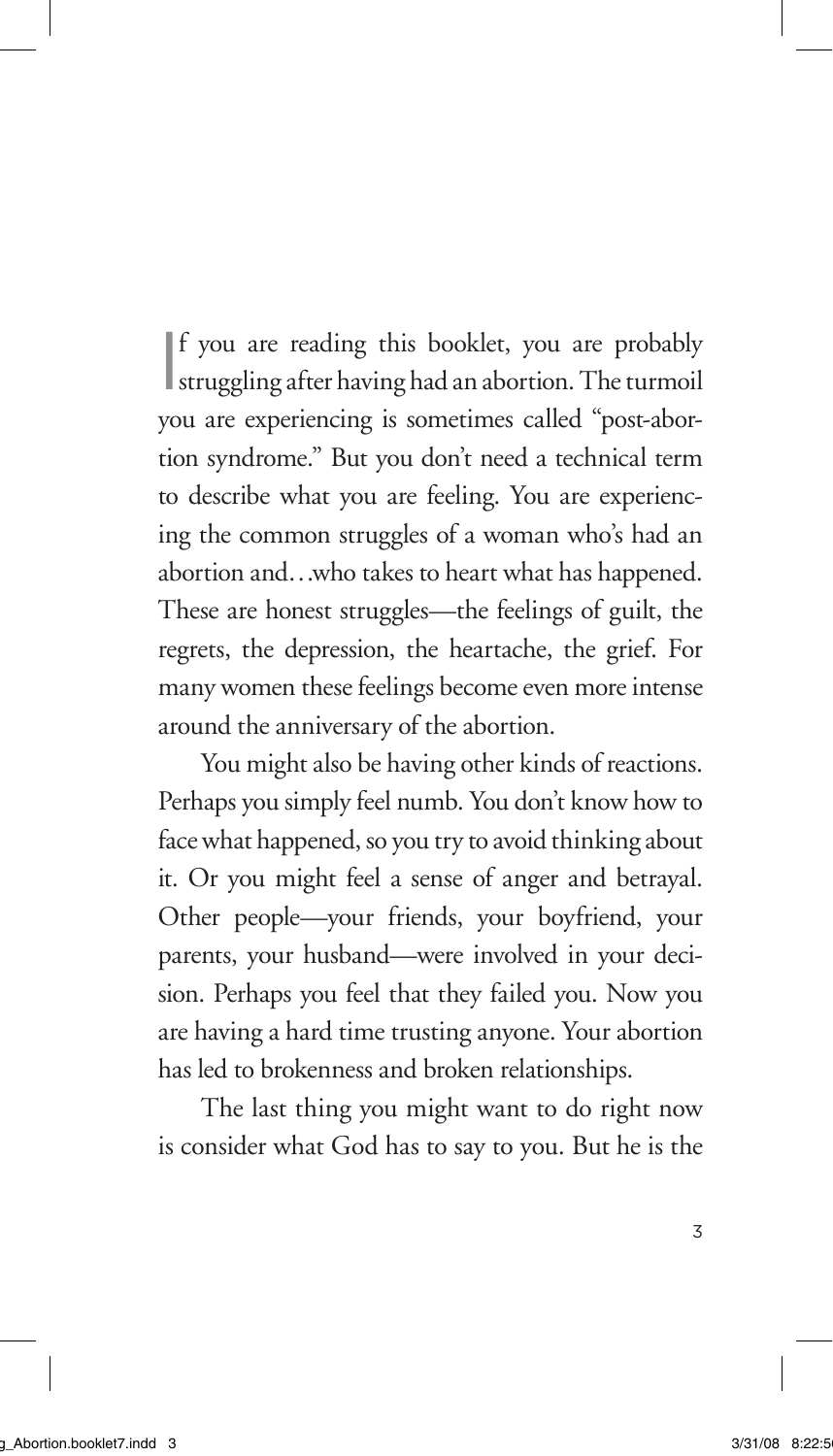one who can help you. God, in the Bible, brings hope to every aspect of the turmoil you are experiencing:

- Are you afraid to face what happened? God's mercy invites you to confess to him.
- Are you guilty and ashamed? God offers forgiveness.
- Are you full of regret? Your Redeemer specializes in rebuilding broken lives and making them fruitful.
- Do you feel pain that won't go away? God is a refuge for the broken and hopeless.

Whatever reactions and emotions you experience, the living God is committed to entering into your struggle. He sympathizes with you in your weakness, but he does more than offer sympathy. Jesus steps into your life with mercy, hope, and transformation. How does this happen? Read on, and take to heart the tenderness of the God who enters the turmoil of our lives.

## Silence Surrounds Abortion

Have you noticed the silence that surrounds abortion? Nobody brings it up around the dinner table.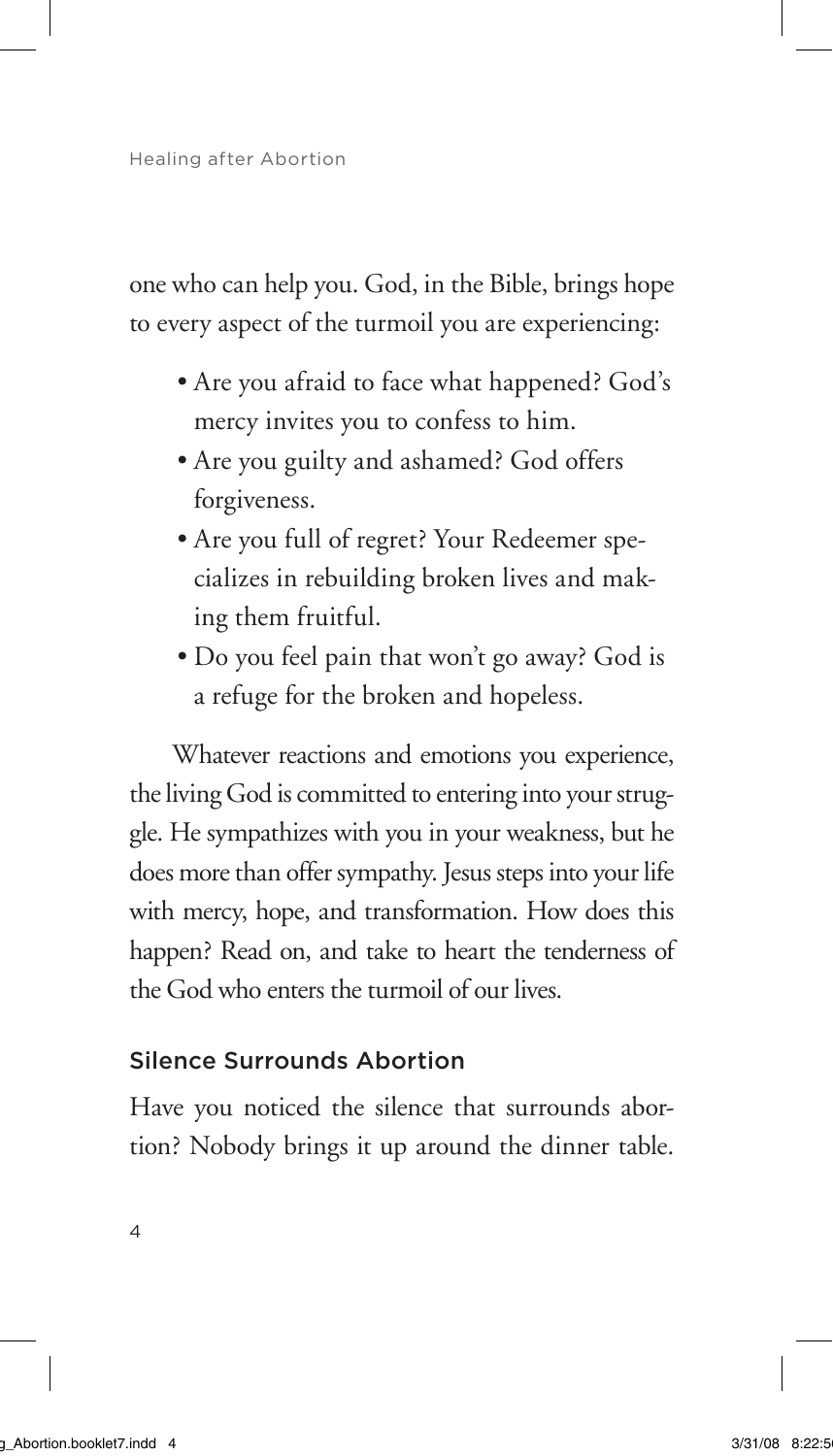People freely talk about their struggles with illness, relationships, children, and jobs. They may even talk about their religious, moral, and political views on abortion. But very few talk about their own experience with abortion. Why not? Because instinctively abortion is viewed with shame. Where does that feeling of shame come from? And what do you do with it now that it is a part of your life?

Your emotions and feelings reveal what's going on inside of you. No matter how you view abortion intellectually, the shame you feel is telling you that deep down you know you did something wrong. If you always supported a woman's right to choose abortion, this realization may come as a surprise to you. Who can you talk to about this? Everyone you know thinks you made the best choice, but you are struggling with feelings that won't go away.

Or perhaps you always believed abortion was wrong, but because of fear and shame about your pregnancy you did the very thing you oppose. Who can you talk to? Everyone you know would be shocked and dismayed to know what you did. Keeping quiet seems so much easier.